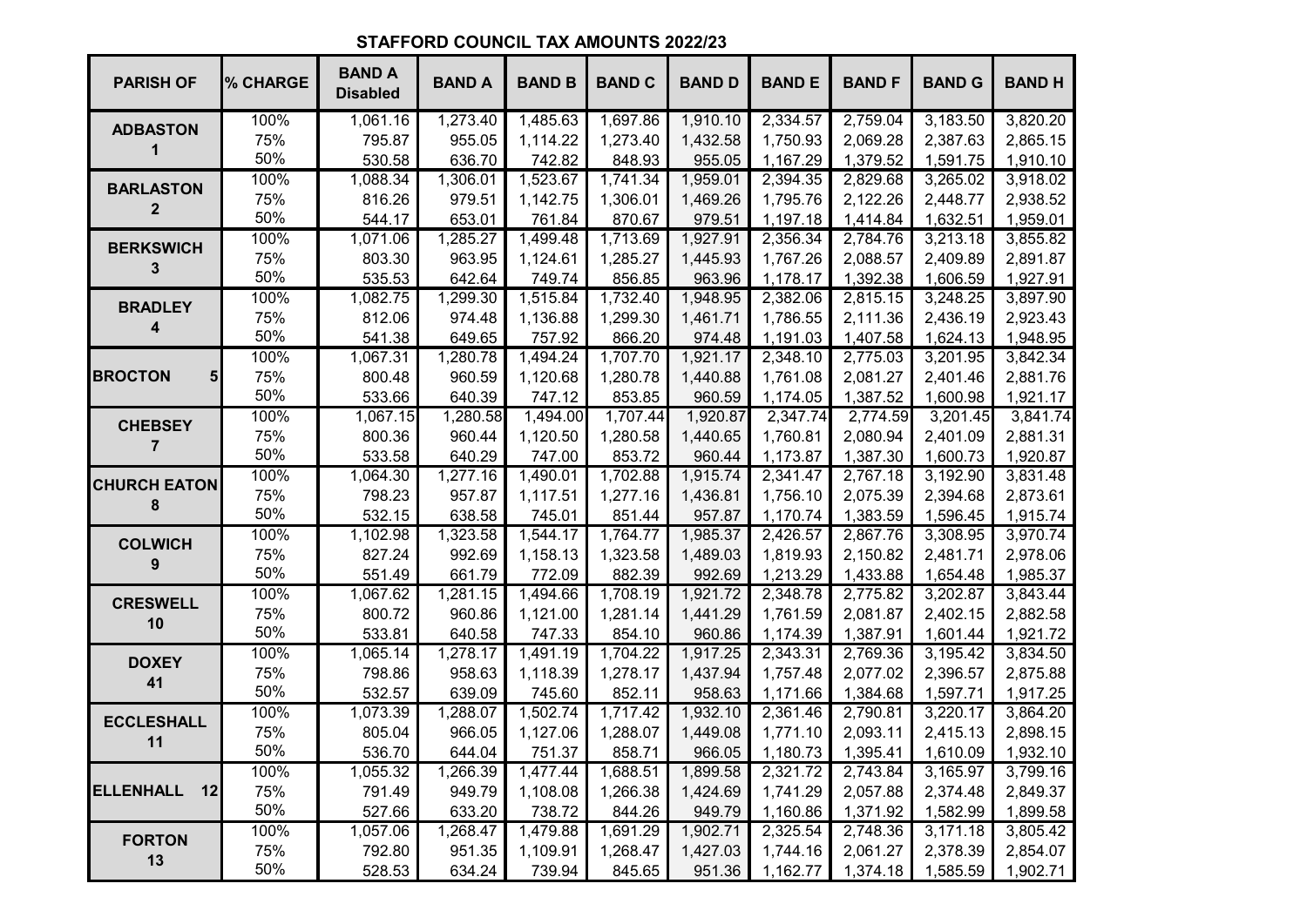| <b>PARISH OF</b>         | % CHARGE | <b>BAND A</b><br><b>Disabled</b> | <b>BAND A</b> | <b>BAND B</b> | <b>BAND C</b> | <b>BAND D</b> | <b>BANDE</b> | <b>BANDF</b> | <b>BAND G</b> | <b>BANDH</b> |
|--------------------------|----------|----------------------------------|---------------|---------------|---------------|---------------|--------------|--------------|---------------|--------------|
| <b>FRADSWELL</b><br>14   | 100%     | 1,062.50                         | 1,275.00      | 1,487.49      | 1,700.00      | 1,912.50      | 2,337.51     | 2,762.50     | 3,187.50      | 3,825.00     |
|                          | 75%      | 796.88                           | 956.25        | 1,115.62      | 1,275.00      | 1,434.38      | 1,753.13     | 2,071.88     | 2,390.63      | 2,868.75     |
|                          | 50%      | 531.25                           | 637.50        | 743.75        | 850.00        | 956.25        | 1,168.76     | 1,381.25     | 1,593.75      | 1,912.50     |
|                          | 100%     | 1,076.23                         | 1,291.48      | 1,506.72      | 1,721.97      | 1,937.22      | 2,367.72     | 2,798.21     | 3,228.70      | 3,874.44     |
| <b>FULFORD</b><br>15     | 75%      | 807.17                           | 968.61        | 1,130.04      | 1,291.48      | 1,452.92      | 1,775.79     | 2,098.66     | 2,421.53      | 2,905.83     |
|                          | 50%      | 538.12                           | 645.74        | 753.36        | 860.99        | 968.61        | 1,183.86     | 1,399.11     | 1,614.35      | 1,937.22     |
| <b>GAYTON</b>            | 100%     | 1,080.54                         | 1,296.65      | 1,512.75      | 1,728.86      | 1,944.97      | 2,377.19     | 2,809.40     | 3,241.62      | 3,889.94     |
| 16                       | 75%      | 810.41                           | 972.49        | 1,134.56      | 1,296.65      | 1,458.73      | 1,782.89     | 2,107.05     | 2,431.22      | 2,917.46     |
|                          | 50%      | 540.27                           | 648.33        | 756.38        | 864.43        | 972.49        | 1,188.60     | 1,404.70     | 1,620.81      | 1,944.97     |
| <b>GNOSALL</b>           | 100%     | 1,080.56                         | 1,296.67      | 1,512.78      | 1,728.89      | 1,945.01      | 2,377.24     | 2,809.46     | 3,241.68      | 3,890.02     |
| 17                       | 75%      | 810.42                           | 972.50        | 1,134.59      | 1,296.67      | 1,458.76      | 1,782.93     | 2,107.10     | 2,431.26      | 2,917.52     |
|                          | 50%      | 540.28                           | 648.34        | 756.39        | 864.45        | 972.51        | 1,188.62     | 1,404.73     | 1,620.84      | 1,945.01     |
| <b>HAUGHTON</b>          | 100%     | 1,078.55                         | 1,294.26      | 1,509.96      | 1,725.68      | 1,941.39      | 2,372.82     | 2,804.23     | 3,235.65      | 3,882.78     |
| 18                       | 75%      | 808.91                           | 970.70        | 1,132.47      | 1,294.26      | 1,456.04      | 1,779.62     | 2,103.17     | 2,426.74      | 2,912.09     |
|                          | 50%      | 539.28                           | 647.13        | 754.98        | 862.84        | 970.70        | 1,186.41     | 1,402.12     | 1,617.83      | 1,941.39     |
| <b>HIGH OFFLEY</b><br>19 | 100%     | 1,059.94                         | 1,271.93      | 1,483.91      | 1,695.90      | 1,907.89      | 2,331.87     | 2,755.84     | 3,179.82      | 3,815.78     |
|                          | 75%      | 794.96                           | 953.95        | 1,112.93      | 1,271.93      | 1,430.92      | 1,748.90     | 2,066.88     | 2,384.87      | 2,861.84     |
|                          | 50%      | 529.97                           | 635.97        | 741.96        | 847.95        | 953.95        | 1,165.94     | 1,377.92     | 1,589.91      | 1,907.89     |
| <b>HILDERSTONE</b>       | 100%     | 1,076.85                         | 1,292.22      | 1,507.58      | 1,722.96      | 1,938.33      | 2,369.08     | 2,799.81     | 3,230.55      | 3,876.66     |
| 20                       | 75%      | 807.64                           | 969.17        | 1,130.69      | 1,292.22      | 1,453.75      | 1,776.81     | 2,099.86     | 2,422.91      | 2,907.50     |
|                          | 50%      | 538.43                           | 646.11        | 753.79        | 861.48        | 969.17        | 1,184.54     | 1,399.91     | 1,615.28      | 1,938.33     |
| <b>HIXON</b>             | 100%     | 1,077.32                         | 1,292.79      | 1,508.25      | 1,723.72      | 1,939.19      | 2,370.13     | 2,801.06     | 3,231.98      | 3,878.38     |
| 39                       | 75%      | 807.99                           | 969.59        | 1,131.19      | 1,292.79      | 1,454.39      | 1,777.60     | 2,100.80     | 2,423.99      | 2,908.79     |
|                          | 50%      | 538.66                           | 646.40        | 754.13        | 861.86        | 969.60        | 1,185.07     | 1,400.53     | 1,615.99      | 1,939.19     |
| <b>HOPTON &amp;</b>      | 100%     | 1,077.32                         | 1,292.79      | 1,508.24      | 1,723.71      | 1,939.18      | 2,370.12     | 2,801.04     | 3,231.97      | 3,878.36     |
| <b>COTON</b><br>21       | 75%      | 807.99                           | 969.59        | 1,131.18      | 1,292.78      | 1,454.39      | 1,777.59     | 2,100.78     | 2,423.98      | 2,908.77     |
|                          | 50%      | 538.66                           | 646.40        | 754.12        | 861.86        | 969.59        | 1,185.06     | 1,400.52     | 1,615.99      | 1,939.18     |
| <b>HYDE LEA</b>          | 100%     | 1,072.60                         | 1,287.13      | 1,501.64      | 1,716.17      | 1,930.69      | 2,359.74     | 2,788.78     | 3,217.82      | 3,861.38     |
| 6                        | 75%      | 804.45                           | 965.35        | 1,126.23      | 1,287.13      | 1,448.02      | 1,769.81     | 2,091.59     | 2,413.37      | 2,896.04     |
|                          | 50%      | 536.30                           | 643.57        | 750.82        | 858.09        | 965.35        | 1,179.87     | 1,394.39     | 1,608.91      | 1,930.69     |
|                          | 100%     | 1,070.06                         | 1,284.08      | 1,498.09      | 1,712.10      | 1,926.12      | 2,354.15     | 2,782.18     | 3,210.20      | 3,852.24     |
| <b>INGESTRE</b><br>22    | 75%      | 802.55                           | 963.06        | 1,123.57      | 1,284.08      | 1,444.59      | 1,765.61     | 2,086.64     | 2,407.65      | 2,889.18     |
|                          | 50%      | 535.03                           | 642.04        | 749.05        | 856.05        | 963.06        | 1,177.08     | 1,391.09     | 1,605.10      | 1,926.12     |
| <b>MARSTON</b><br>23     | 100%     | 1,053.11                         | 1,263.73      | 1,474.35      | 1,684.97      | 1,895.60      | 2,316.85     | 2,738.09     | 3,159.33      | 3,791.20     |
|                          | 75%      | 789.83                           | 947.80        | 1,105.76      | 1,263.73      | 1,421.70      | 1,737.64     | 2,053.57     | 2,369.50      | 2,843.40     |
|                          | 50%      | 526.56                           | 631.87        | 737.18        | 842.49        | 947.80        | 1,158.43     | 1,369.05     | 1,579.67      | 1,895.60     |
| <b>MILWICH</b>           | 100%     | 1,066.64                         | 1,279.97      | 1,493.30      | 1,706.63      | 1,919.96      | 2,346.62     | 2,773.28     | 3,199.93      | 3,839.92     |
|                          | 75%      | 799.98                           | 959.98        | 1,119.98      | 1,279.97      | 1,439.97      | 1,759.97     | 2,079.96     | 2,399.95      | 2,879.94     |
| 24                       | 50%      | 533.32                           | 639.99        | 746.65        | 853.32        | 959.98        | 1,173.31     | 1,386.64     | 1,599.97      | 1,919.96     |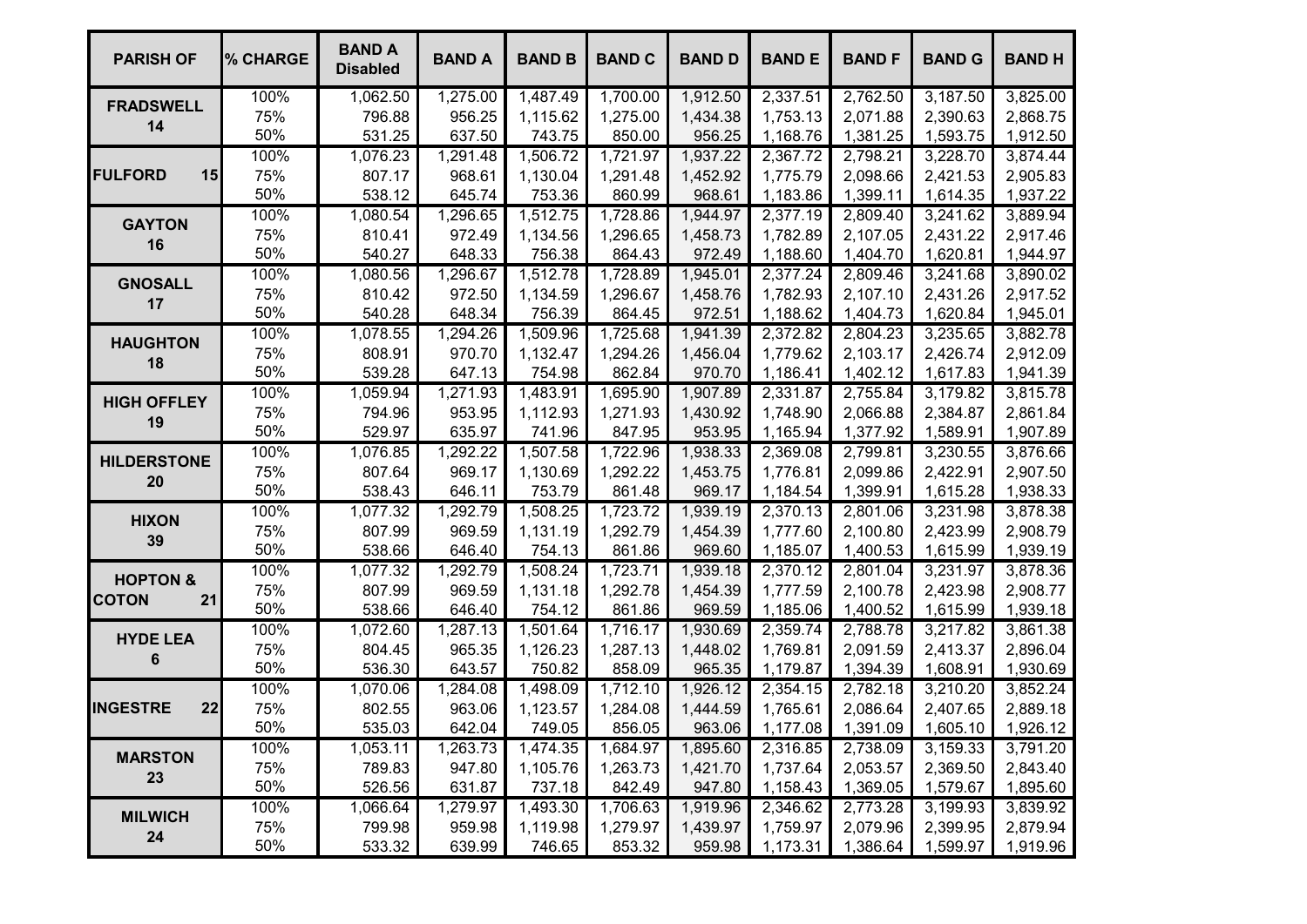| <b>PARISH OF</b>        | % CHARGE | <b>BAND A</b><br><b>Disabled</b> | <b>BAND A</b> | <b>BAND B</b> | <b>BAND C</b> | <b>BAND D</b> | <b>BANDE</b> | <b>BANDF</b> | <b>BAND G</b> | <b>BANDH</b> |
|-------------------------|----------|----------------------------------|---------------|---------------|---------------|---------------|--------------|--------------|---------------|--------------|
| <b>NORBURY</b><br>25    | 100%     | 1,063.60                         | 1,276.32      | 1,489.03      | 1,701.76      | 1,914.48      | 2,339.93     | 2,765.36     | 3,190.80      | 3,828.96     |
|                         | 75%      | 797.70                           | 957.24        | 1,116.77      | 1,276.32      | 1,435.86      | 1,754.95     | 2,074.02     | 2,393.10      | 2,871.72     |
|                         | 50%      | 531.80                           | 638.16        | 744.52        | 850.88        | 957.24        | 1,169.97     | 1,382.68     | 1,595.40      | 1,914.48     |
| <b>RANTON</b><br>26     | 100%     | 1,066.42                         | 1,279.71      | 1,492.98      | 1,706.27      | 1,919.56      | 2,346.14     | 2,772.70     | 3,199.27      | 3,839.12     |
|                         | 75%      | 799.82                           | 959.78        | 1,119.74      | 1,279.70      | 1,439.67      | 1,759.61     | 2,079.53     | 2,399.45      | 2,879.34     |
|                         | 50%      | 533.21                           | 639.86        | 746.49        | 853.14        | 959.78        | 1,173.07     | 1,386.35     | 1,599.64      | 1,919.56     |
| <b>SALT &amp; ENSON</b> | 100%     | 1,075.40                         | 1,290.49      | 1,505.56      | 1,720.65      | 1,935.73      | 2,365.90     | 2,796.06     | 3,226.22      | 3,871.46     |
| 27                      | 75%      | 806.55                           | 967.87        | 1,129.17      | 1,290.49      | 1,451.80      | 1,774.43     | 2,097.05     | 2,419.67      | 2,903.60     |
|                         | 50%      | 537.70                           | 645.25        | 752.78        | 860.33        | 967.87        | 1,182.95     | 1,398.03     | 1,613.11      | 1,935.73     |
| <b>SANDON &amp;</b>     | 100%     | 1,085.32                         | 1,302.39      | 1,519.45      | 1,736.52      | 1,953.59      | 2,387.73     | 2,821.86     | 3,255.98      | 3,907.18     |
| <b>BURSTON</b>          | 75%      | 813.99                           | 976.79        | 1,139.59      | 1,302.39      | 1,465.19      | 1,790.80     | 2,116.40     | 2,441.99      | 2,930.39     |
| 28                      | 50%      | 542.66                           | 651.20        | 759.73        | 868.26        | 976.80        | 1,193.87     | 1,410.93     | 1,627.99      | 1,953.59     |
| <b>SEIGHFORD</b>        | 100%     | 1,066.60                         | 1,279.92      | 1,493.23      | 1,706.56      | 1,919.88      | 2,346.53     | 2,773.16     | 3,199.80      | 3,839.76     |
| 29                      | 75%      | 799.95                           | 959.94        | 1,119.92      | 1,279.92      | 1,439.91      | 1,759.90     | 2,079.87     | 2,399.85      | 2,879.82     |
|                         | 50%      | 533.30                           | 639.96        | 746.62        | 853.28        | 959.94        | 1,173.27     | 1,386.58     | 1,599.90      | 1,919.88     |
| <b>STAFFORD</b>         | 100%     | 1,053.11                         | 1,263.73      | 1,474.35      | 1,684.97      | 1,895.60      | 2,316.85     | 2,738.09     | 3,159.33      | 3,791.20     |
| (UNPARISHED)            | 75%      | 789.83                           | 947.80        | 1,105.76      | 1,263.73      | 1,421.70      | 1,737.64     | 2,053.57     | 2,369.50      | 2,843.40     |
| 30                      | 50%      | 526.56                           | 631.87        | 737.18        | 842.49        | 947.80        | 1,158.43     | 1,369.05     | 1,579.67      | 1,895.60     |
| <b>STANDON</b>          | 100%     | 1,070.47                         | 1,284.57      | 1,498.65      | 1,712.75      | 1,926.85      | 2,355.05     | 2,783.23     | 3,211.42      | 3,853.70     |
| 31                      | 75%      | 802.85                           | 963.43        | 1,123.99      | 1,284.56      | 1,445.14      | 1,766.29     | 2,087.42     | 2,408.57      | 2,890.28     |
|                         | 50%      | 535.24                           | 642.29        | 749.33        | 856.38        | 963.43        | 1,177.53     | 1,391.62     | 1,605.71      | 1,926.85     |
| <b>STONE</b><br>32      | 100%     | 1,084.50                         | 1,301.41      | 1,518.30      | 1,735.21      | 1,952.11      | 2,385.92     | 2,819.72     | 3,253.52      | 3,904.22     |
|                         | 75%      | 813.38                           | 976.06        | 1,138.73      | 1,301.41      | 1,464.08      | 1,789.44     | 2,114.79     | 2,440.14      | 2,928.17     |
|                         | 50%      | 542.25                           | 650.71        | 759.15        | 867.61        | 976.06        | 1,192.96     | 1,409.86     | 1,626.76      | 1,952.11     |
| <b>STONE RURAL</b>      | 100%     | 1,064.36                         | 1,277.24      | 1,490.11      | 1,702.98      | 1,915.86      | 2,341.61     | 2,767.36     | 3,193.10      | 3,831.72     |
| 33                      | 75%      | 798.27                           | 957.93        | 1,117.58      | 1,277.24      | 1,436.90      | 1,756.21     | 2,075.52     | 2,394.83      | 2,873.79     |
|                         | 50%      | 532.18                           | 638.62        | 745.06        | 851.49        | 957.93        | 1,170.81     | 1,383.68     | 1,596.55      | 1,915.86     |
| STOWE-BY-               | 100%     | 1,094.32                         | 1,313.19      | 1,532.05      | 1,750.92      | 1,969.79      | 2,407.53     | 2,845.26     | 3,282.98      | 3,939.58     |
| <b>CHARTLEY</b><br>40   | 75%      | 820.74                           | 984.89        | 1,149.04      | 1,313.19      | 1,477.34      | 1,805.65     | 2,133.95     | 2,462.24      | 2,954.69     |
|                         | 50%      | 547.16                           | 656.60        | 766.03        | 875.46        | 984.90        | 1,203.77     | 1,422.63     | 1,641.49      | 1,969.79     |
| <b>SWYNNERTON</b>       | 100%     | 1,065.49                         | 1,278.59      | 1,491.69      | 1,704.79      | 1,917.89      | 2,344.09     | 2,770.29     | 3,196.48      | 3,835.78     |
| 35                      | 75%      | 799.12                           | 958.94        | 1,118.77      | 1,278.59      | 1,438.42      | 1,758.07     | 2,077.72     | 2,397.36      | 2,876.84     |
|                         | 50%      | 532.75                           | 639.30        | 745.85        | 852.40        | 958.95        | 1,172.05     | 1,385.15     | 1,598.24      | 1,917.89     |
| <b>TIXALL</b>           | 100%     | 1,064.20                         | 1,277.05      | 1,489.88      | 1,702.73      | 1,915.57      | 2,341.26     | 2,766.94     | 3,192.62      | 3,831.14     |
| 36                      | 75%      | 798.15                           | 957.79        | 1,117.41      | 1,277.05      | 1,436.68      | 1,755.95     | 2,075.21     | 2,394.47      | 2,873.36     |
|                         | 50%      | 532.10                           | 638.53        | 744.94        | 851.37        | 957.79        | 1,170.63     | 1,383.47     | 1,596.31      | 1,915.57     |
| <b>WESTON</b>           | 100%     | 1,092.68                         | 1,311.22      | 1,529.75      | 1,748.29      | 1,966.83      | 2,403.91     | 2,840.98     | 3,278.05      | 3,933.66     |
|                         | 75%      | 819.51                           | 983.42        | 1,147.31      | 1,311.22      | 1,475.12      | 1,802.93     | 2,130.74     | 2,458.54      | 2,950.25     |
| 37                      | 50%      | 546.34                           | 655.61        | 764.88        | 874.15        | 983.42        | 1,201.96     | 1,420.49     | 1,639.03      | 1,966.83     |